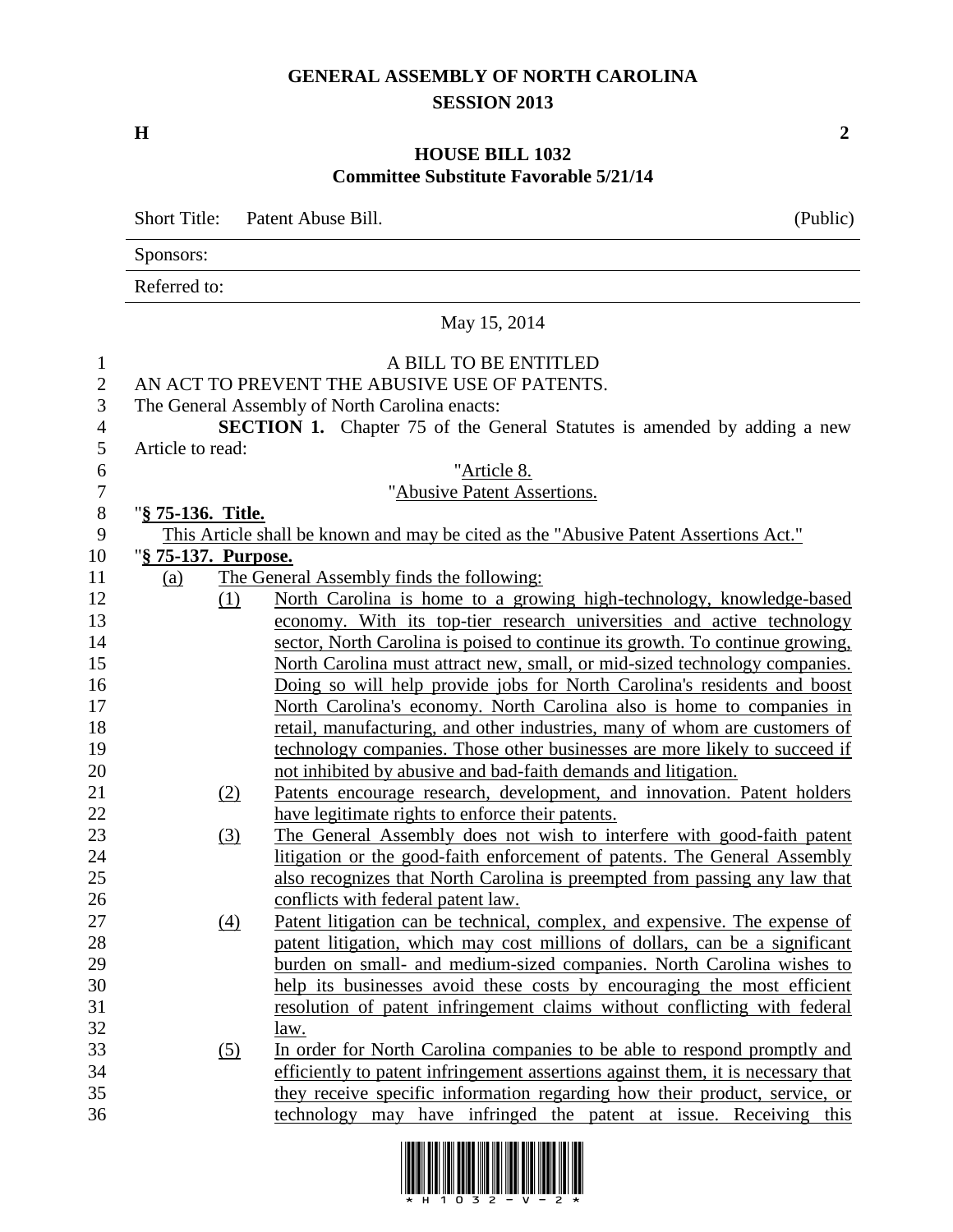|                                |                         | <b>General Assembly Of North Carolina</b>                                                                                                                                              | <b>Session 2013</b> |
|--------------------------------|-------------------------|----------------------------------------------------------------------------------------------------------------------------------------------------------------------------------------|---------------------|
| $\mathbf{1}$<br>$\overline{c}$ |                         | information at an early stage will facilitate the resolution of claims and<br>lessen the burden of potential litigation on North Carolina companies.                                   |                     |
| 3                              | (6)                     | Abusive patent litigation, and especially the assertion of bad-faith                                                                                                                   |                     |
| $\overline{4}$                 |                         | infringement claims, can harm North Carolina companies. A business that                                                                                                                |                     |
| 5                              |                         | receives a letter asserting such claims faces the threat of expensive and                                                                                                              |                     |
| 6                              |                         | protracted litigation and may feel that it has no choice but to settle and to                                                                                                          |                     |
| $\boldsymbol{7}$               |                         | pay a licensing fee even if the claim is meritless. This is especially so for                                                                                                          |                     |
| 8                              |                         | small- and medium-sized companies and nonprofits that lack the resources to                                                                                                            |                     |
| 9                              |                         | investigate and defend themselves against infringement claims.                                                                                                                         |                     |
| 10                             | <u>(7)</u>              | Not only do bad-faith patent infringement claims impose a significant                                                                                                                  |                     |
| 11                             |                         | burden on individual North Carolina businesses, they also undermine North                                                                                                              |                     |
| 12<br>13                       |                         | Carolina's efforts to attract and nurture technology and other companies.                                                                                                              |                     |
| 14                             |                         | Funds used to avoid the threat of bad-faith litigation are no longer available<br>to invest, produce new products, expand, or hire new workers, thereby                                |                     |
| 15                             |                         | harming North Carolina's economy.                                                                                                                                                      |                     |
| 16                             | (8)                     | North Carolina has a strong interest in patent matters involving its citizens                                                                                                          |                     |
| 17                             |                         | and its businesses, including protecting its citizens and businesses against                                                                                                           |                     |
| 18                             |                         | abusive patent assertions and ensuring North Carolina companies are not                                                                                                                |                     |
| 19                             |                         | subjected to abusive patent assertion by entities acting in bad faith.                                                                                                                 |                     |
| 20                             | (9)                     | In lawsuits involving abusive patent assertions, an accused infringer                                                                                                                  |                     |
| 21                             |                         | prevailing on the merits may be awarded costs and, less frequently, fees.                                                                                                              |                     |
| 22                             |                         | These awards do not serve as a deterrent to abusive patent assertion entities                                                                                                          |                     |
| 23                             |                         | who have limited liability, as these companies may hold no cash or other                                                                                                               |                     |
| 24                             |                         | assets. North Carolina has a strong interest in making sure that prevailing                                                                                                            |                     |
| 25                             |                         | North Carolina companies sued by abusive patent assertion entities can                                                                                                                 |                     |
| 26                             |                         | recover what is awarded to them.                                                                                                                                                       |                     |
| 27                             | (b)                     | The General Assembly seeks, by this narrowly tailored act, to strike a balance                                                                                                         |                     |
| 28<br>29                       |                         | between (i) the interests of efficient and prompt resolution of patent infringement claims,<br>protection of North Carolina businesses from abusive and bad-faith assertions of patent |                     |
| 30                             |                         | infringement, and building of North Carolina's economy and (ii) the intentions to respect                                                                                              |                     |
| 31                             |                         | federal law and be careful to not interfere with legitimate patent enforcement actions. Nothing                                                                                        |                     |
| 32                             |                         | in this act is intended to alter current law concerning piercing the corporate veil.                                                                                                   |                     |
| 33                             | "§ 75-138. Definitions. |                                                                                                                                                                                        |                     |
| 34                             |                         | The following definitions apply in this Article:                                                                                                                                       |                     |
| 35                             | (1)                     | Affiliate. $- A$ business establishment, business, or other legal entity that                                                                                                          |                     |
| 36                             |                         | wholly or substantially owns, is wholly or substantially owned by, or is                                                                                                               |                     |
| 37                             |                         | under common ownership with another entity.                                                                                                                                            |                     |
| 38                             | (2)                     | Demand. - A letter, e-mail, or other communication asserting or claiming                                                                                                               |                     |
| 39                             |                         | that a target has engaged in patent infringement or should obtain a license to                                                                                                         |                     |
| 40                             |                         | a patent.                                                                                                                                                                              |                     |
| 41                             | (3)                     | Institution of higher education. $-$ Defined in 20 U.S.C. § 1001(a).                                                                                                                   |                     |
| 42                             | (4)                     | Interested party. $- A$ person, other than the party alleging infringement, that                                                                                                       |                     |
| 43                             |                         | (i) is an assignee of the patent or patents at issue; (ii) has a right, including a                                                                                                    |                     |
| 44<br>45                       |                         | contingent right, to enforce or sublicense the patent or patents at issue; or                                                                                                          |                     |
| 46                             |                         | (iii) has a direct financial interest in the patent or patents at issue, including<br>the right to any part of an award of damages or any part of licensing revenue.                   |                     |
| 47                             |                         | A "direct financial interest" does not include either of the following:                                                                                                                |                     |
| 48                             |                         | An attorney or law firm providing legal representation in the civil<br>a.                                                                                                              |                     |
| 49                             |                         | action alleging patent infringement if the sole basis for the financial                                                                                                                |                     |
| 50                             |                         | interest of the attorney or law firm in the patent or patents at issue                                                                                                                 |                     |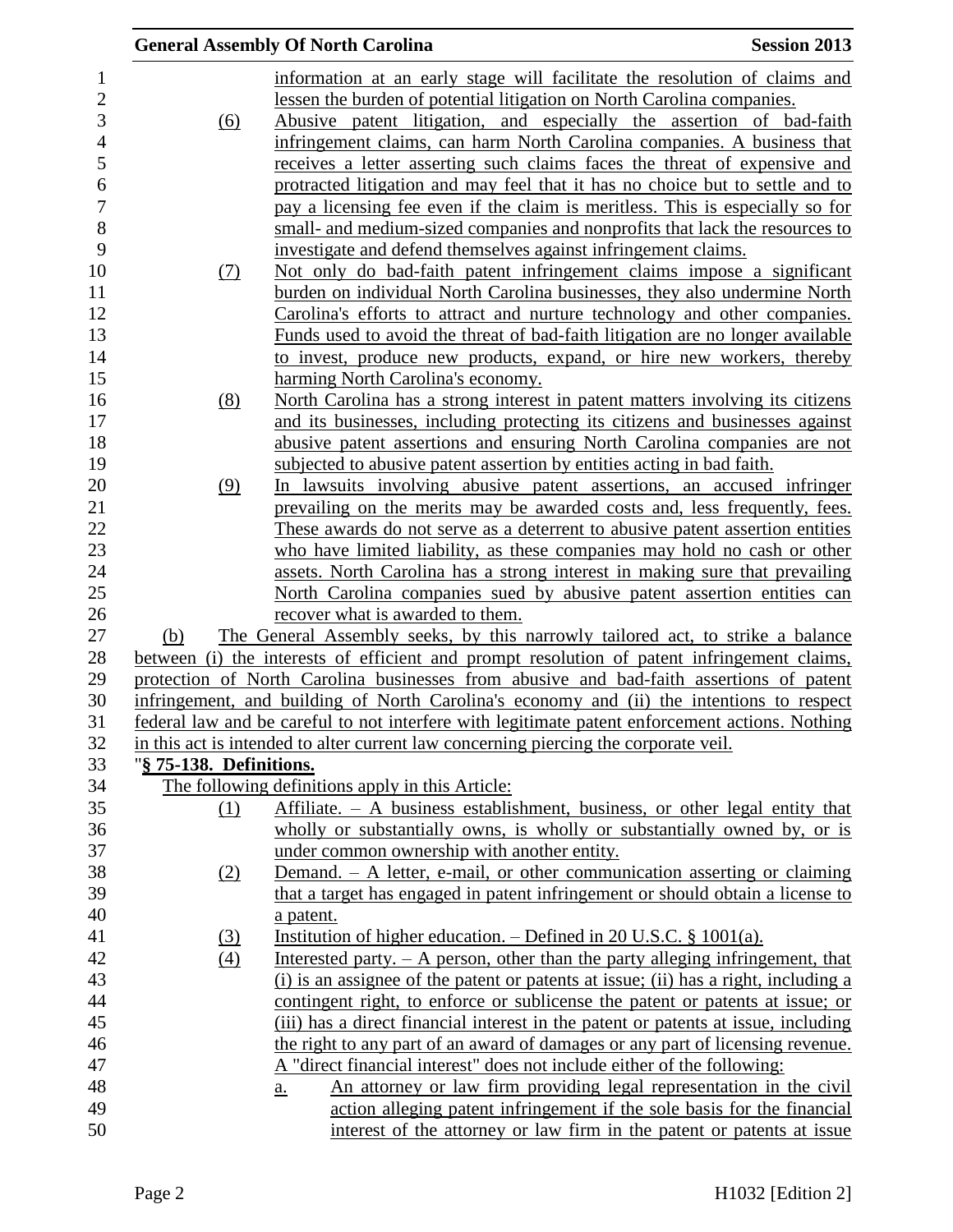|                                   |                            | <b>General Assembly Of North Carolina</b>                                                                                            | <b>Session 2013</b> |
|-----------------------------------|----------------------------|--------------------------------------------------------------------------------------------------------------------------------------|---------------------|
|                                   |                            | arises from the attorney's or law firm's receipt of compensation                                                                     |                     |
|                                   |                            | reasonably related to the provision of the legal representation.                                                                     |                     |
|                                   | <u>b.</u>                  | A person whose sole financial interest in the patent or patents at issue                                                             |                     |
|                                   |                            | is ownership of an equity interest in the party alleging infringement,                                                               |                     |
|                                   |                            | unless such person also has the right or ability to influence, direct, or                                                            |                     |
|                                   |                            | control the civil action.                                                                                                            |                     |
| (5)                               |                            | Operating entity. $-$ A person primarily engaged in, when evaluated with its                                                         |                     |
|                                   |                            | affiliates over the preceding 24-month period and when disregarding the                                                              |                     |
|                                   |                            | selling and licensing of patents, one or more of the following activities: (i)                                                       |                     |
|                                   |                            | research and technical or experimental work to create, test, qualify, modify,                                                        |                     |
|                                   |                            | or validate technologies or processes for commercialization of goods or                                                              |                     |
|                                   |                            | services, (ii) manufacturing, or (iii) the provision of goods or commercial                                                          |                     |
|                                   | services.                  |                                                                                                                                      |                     |
| (6)                               |                            | <u>Target. – A North Carolina person that meets one or more of the following:</u>                                                    |                     |
|                                   | $\underline{a}$ .          | The person has received a demand or is the subject of an assertion or                                                                |                     |
|                                   |                            | allegation of patent infringement.                                                                                                   |                     |
|                                   | <u>b.</u>                  | The person has been threatened with litigation or is the defendant of                                                                |                     |
|                                   |                            | a filed lawsuit alleging patent infringement.                                                                                        |                     |
|                                   | $\underline{c}$ .          | The person has customers who have received a demand asserting that                                                                   |                     |
|                                   |                            | the person's product, service, or technology has infringed a patent.                                                                 |                     |
|                                   |                            | "§ 75-139. Abusive Patent Assertions.                                                                                                |                     |
| (a)                               |                            | It is unlawful for a person to make a bad-faith assertion of patent infringement. A                                                  |                     |
|                                   |                            | court may consider the following factors as evidence that a person has made a bad-faith                                              |                     |
| assertion of patent infringement: |                            |                                                                                                                                      |                     |
| (1)                               |                            | The demand does not contain all of the following information:                                                                        |                     |
|                                   | $\underline{\mathbf{a}}$ . | The patent application number or patent number.                                                                                      |                     |
|                                   | <u>b.</u>                  | The name and address of the patent owner or owners and assignee or                                                                   |                     |
|                                   |                            | assignees, if any.                                                                                                                   |                     |
|                                   | $\underline{c}$ .          | Factual allegations concerning the specific areas in which the target's                                                              |                     |
|                                   |                            | products, services, and technology infringe the patent or are covered                                                                |                     |
|                                   |                            | by specific, identified claims in the patent.                                                                                        |                     |
|                                   | <u>d.</u>                  | An explanation of why the person making the assertion has standing,<br>if the United States Patent and Trademark Office's assignment |                     |
|                                   |                            | system does not identify the person asserting the patent as the owner.                                                               |                     |
| (2)                               |                            | Prior to sending the demand, the person failed to conduct an analysis                                                                |                     |
|                                   |                            | comparing the claims in the patent to the target's products, services, and                                                           |                     |
|                                   |                            | technology, or the analysis was done but does not identify specific areas in                                                         |                     |
|                                   |                            | which the products, services, and technology are covered by the claims in                                                            |                     |
|                                   |                            | the patent.                                                                                                                          |                     |
| <u>(3)</u>                        |                            | The demand lacks the information described in subdivision (1) of this                                                                |                     |
|                                   |                            | subsection, the target requests the information, and the person fails to                                                             |                     |
|                                   |                            | provide the information within a reasonable period of time.                                                                          |                     |
| $\underline{(4)}$                 |                            | The person demands payment of a license fee or response within an                                                                    |                     |
|                                   |                            | unreasonably short period of time.                                                                                                   |                     |
| (5)                               |                            | The person offers to license the patent for an amount that is not based on a                                                         |                     |
|                                   |                            | reasonable estimate of the value of the license, or the person offers to license                                                     |                     |
|                                   |                            | the patent for an amount that is based on the cost of defending a potential or                                                       |                     |
|                                   |                            | actual lawsuit.                                                                                                                      |                     |
| (6)                               |                            | The claim or assertion of patent infringement is meritless, and the person                                                           |                     |
|                                   |                            | knew or should have known that the claim or assertion is meritless; or the                                                           |                     |
|                                   |                            | claim or assertion relies on an interpretation of the patent that was                                                                |                     |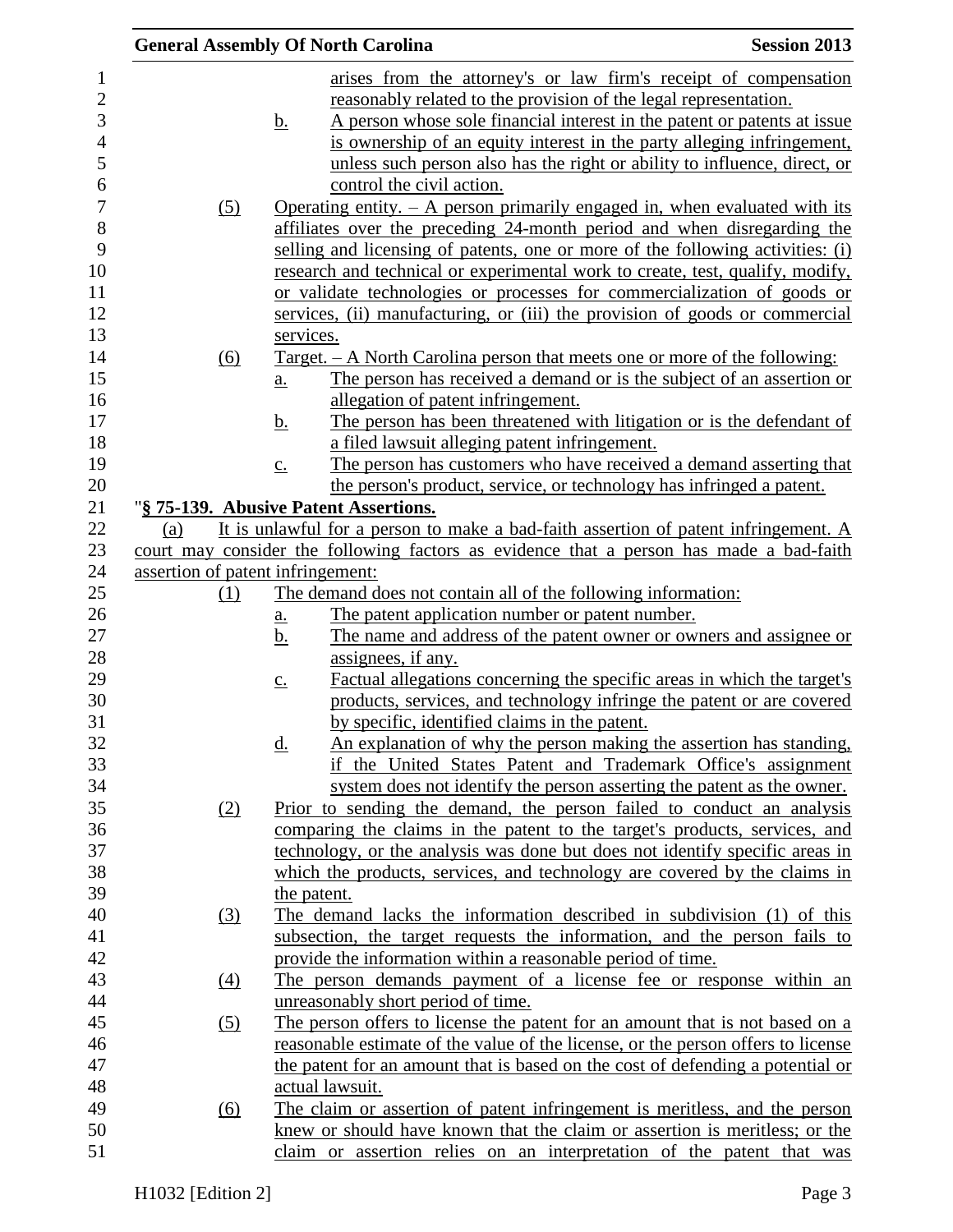|     |            | <b>General Assembly Of North Carolina</b>                                           | <b>Session 2013</b> |
|-----|------------|-------------------------------------------------------------------------------------|---------------------|
|     |            | disclaimed during prosecution, and the person making the claim or assertion         |                     |
|     |            | knows or should have known about the disclaimer, or would have known                |                     |
|     |            | about the disclaimer if the person reviewed the patent's prosecution history.       |                     |
|     |            |                                                                                     |                     |
|     | <u>(7)</u> | The claim or assertion of patent infringement is deceptive.                         |                     |
|     | (8)        | The person or its subsidiaries or affiliates have previously or concurrently        |                     |
|     |            | filed or threatened to file one or more lawsuits based on the same or similar       |                     |
|     |            | claim of patent infringement and (i) those threats or lawsuits lacked the           |                     |
|     |            | information described in subdivision (1) of this subsection, or (ii) the person     |                     |
|     |            | attempted to enforce the claim of patent infringement in litigation, and a          |                     |
|     |            | court found the claim to be meritless.                                              |                     |
|     | (9)        | The person making the claim or assertion sent the same demand or                    |                     |
|     |            | substantially the same demand to multiple recipients and made assertions            |                     |
|     |            | against a wide variety of products and systems without reflecting those             |                     |
|     |            | differences in a reasonable manner in the demands.                                  |                     |
|     | (10)       | The person making the claim or assertion is aware of, but does not disclose,        |                     |
|     |            | any final, nonfinal, or preliminary postgrant finding of invalidity or              |                     |
|     |            | unpatentability involving the patent.                                               |                     |
|     | (11)       | The person making the claim or assertion seeks an injunction when that is           |                     |
|     |            | objectively unreasonable under the law.                                             |                     |
|     | (12)       | Any other factor the court finds relevant.                                          |                     |
| (b) |            | A court may consider the following factors as evidence that a person has not made a |                     |
|     |            | bad-faith assertion of patent infringement:                                         |                     |
|     | <u>(1)</u> | The demand contains the information described in subdivision $(a)(1)$ of this       |                     |
|     |            | section.                                                                            |                     |
|     | (2)        | Where the demand lacks the information described in subdivision $(a)(1)$ of         |                     |
|     |            | this section and the target requests the information, the person provides the       |                     |
|     |            | information within a reasonable period of time.                                     |                     |
|     | (3)        | The person engages in a good-faith effort to establish that the target has          |                     |
|     |            | infringed the patent and to negotiate an appropriate remedy.                        |                     |
|     |            | The person makes a substantial investment in the use of the patent or in the        |                     |
|     | (4)        |                                                                                     |                     |
|     |            | production or sale of a product or item that the person reasonably believes is      |                     |
|     |            | covered by the patent. "Use of the patent" in the preceding sentence means          |                     |
|     |            | actual practice of the patent and does not include licensing without actual         |                     |
|     |            | practice.                                                                           |                     |
|     | (5)        | The person is either (i) the inventor or joint inventor of the patent or, in the    |                     |
|     |            | case of a patent filed by and awarded to an assignee of the original inventor       |                     |
|     |            | or joint inventor, the original assignee or (ii) an institution of higher           |                     |
|     |            | education or a technology transfer organization owned or affiliated with an         |                     |
|     |            | institution of higher education.                                                    |                     |
|     | (6)        | The person has demonstrated good-faith business practices in previous               |                     |
|     |            | efforts to enforce the patent, or a substantially similar patent, or has            |                     |
|     |            | successfully enforced the patent, or a substantially similar patent, through        |                     |
|     |            | litigation.                                                                         |                     |
|     | (7)        | Any other factor the court finds relevant.                                          |                     |
| (c) |            | This Article does not apply to any of the following:                                |                     |
|     | (1)        | A demand letter or assertion of patent infringement arising under any of the        |                     |
|     |            | following:                                                                          |                     |
|     |            | <u>7 U.S.C. § 136, et seq.</u><br>$\underline{\mathbf{a}}$ .                        |                     |
|     |            | <u>b.</u><br><u>7 U.S.C. § 2321, et seq.</u>                                        |                     |
|     |            | 21 U.S.C. § 301, et seq.<br>$rac{c}{d}$                                             |                     |
|     |            | 35 U.S.C. § 161, et seq.                                                            |                     |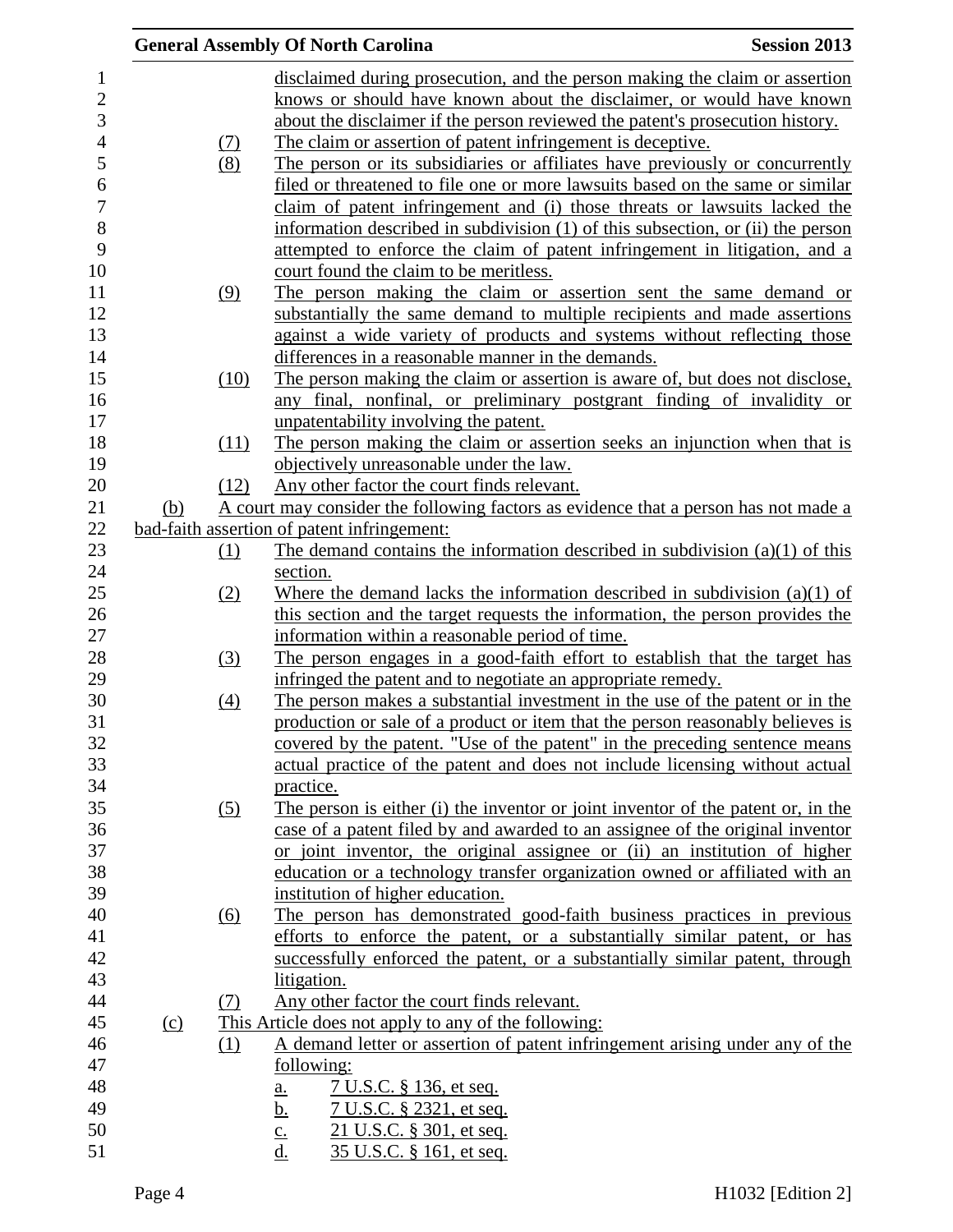|                          |                                 | <b>General Assembly Of North Carolina</b>                                                             | <b>Session 2013</b> |
|--------------------------|---------------------------------|-------------------------------------------------------------------------------------------------------|---------------------|
| $\mathbf{1}$             |                                 | $35$ U.S.C. § 271(e)(2).<br><u>e.</u>                                                                 |                     |
| $\overline{2}$           |                                 | f.<br>42 U.S.C. § 262.                                                                                |                     |
| 3                        | (2)                             | A demand letter or assertion of patent infringement by or on behalf of (i) an                         |                     |
| $\overline{\mathcal{L}}$ |                                 | institution of higher education incorporated under the laws of and with its                           |                     |
| 5                        |                                 | principal offices in North Carolina or (ii) a technology transfer organization                        |                     |
| 6                        |                                 | owned by or affiliated with the institution of higher education.                                      |                     |
| 7                        | (3)                             | A demand letter or assertion of patent infringement by or on behalf of a                              |                     |
| 8                        |                                 | nonprofit research organization recognized as exempt from federal income                              |                     |
| 9                        |                                 | tax under 26 U.S.C. $\S$ 501(c)(3) incorporated under the laws of and with its                        |                     |
| 10                       |                                 | principal offices in North Carolina or a technology transfer organization                             |                     |
| 11                       |                                 | owned by or affiliated with the organization.                                                         |                     |
| 12                       | $\underline{(4)}$               | A demand letter or assertion of patent infringement made by an operating                              |                     |
| 13                       |                                 | entity or its affiliate.                                                                              |                     |
| 14                       | (d)                             | Subject to the provisions of subsections (a) and (b) of this section and provided the                 |                     |
| 15                       |                                 | activities are not carried out in bad faith, nothing in this section shall be construed to deem it an |                     |
| 16                       |                                 | unlawful practice for any person who owns or has the right to license or enforce a patent to do       |                     |
| 17                       | any of the following:           |                                                                                                       |                     |
| 18                       | (1)                             | Advise others of that ownership or right of license or enforcement.                                   |                     |
| 19                       | (2)                             | Communicate to others that the patent is available for license or sale.                               |                     |
| 20                       | (3)                             | Notify another of the infringement of the patent.                                                     |                     |
| 21                       | (4)                             | Seek compensation on account of past or present infringement or for a                                 |                     |
| 22                       |                                 | license to the patent.                                                                                |                     |
| 23                       | "§ 75-140. Bond.                |                                                                                                       |                     |
| 24                       | (a)                             | Upon motion by a target and a finding by the court that a target has established a                    |                     |
| 25                       |                                 | reasonable likelihood that a person has made a bad-faith assertion of patent infringement in          |                     |
| 26                       |                                 | violation of this Chapter, the court shall require the person to post a bond in an amount equal to    |                     |
| 27                       |                                 | a good-faith estimate of the target's fees and costs to litigate the claim and amounts reasonably     |                     |
| 28                       |                                 | likely to be recovered under G.S. 75-141, conditioned upon payment of any amounts finally             |                     |
| 29                       |                                 | determined to be due to the target. A hearing shall be held if either party so requests. A bond       |                     |
| 30                       |                                 | ordered pursuant to this section shall not exceed five hundred thousand dollars (\$500,000).          |                     |
| 31                       | (b)                             | The court may waive the bond requirement of subsection (a) of this section if it                      |                     |
| 32                       |                                 | finds the person has available assets equal to the amount of the proposed bond or for other good      |                     |
| 33                       | cause shown.                    |                                                                                                       |                     |
| 34                       | (c)                             | If the person asserting patent infringement fails within 30 days to pay any fee or                    |                     |
| 35                       |                                 | cost ordered by a court in a matter related to the asserted patent infringement, the amount not       |                     |
| 36                       |                                 | paid shall be paid out of the bond posted under subsection (a) of this section without affecting      |                     |
| 37                       |                                 | the obligation of the person asserting patent infringement to pay any remainder of those fees or      |                     |
| 38                       | costs not paid out of the bond. |                                                                                                       |                     |
| 39                       |                                 | "§ 75-141. Enforcement; Remedies; Damages.                                                            |                     |
| 40                       | (a)                             | The Attorney General shall have the same authority under this Article to make rules,                  |                     |
| 41                       |                                 | conduct civil investigations, bring civil actions, and enter into assurances of discontinuance as     |                     |
| 42                       |                                 | provided under this Chapter. In an action brought by the Attorney General pursuant to this            |                     |
| 43                       |                                 | section, the court may award or impose any relief available under this Chapter.                       |                     |
| 44                       | (b)                             | A target or a person aggrieved by a violation of this Article or by a violation of rules              |                     |
| 45                       |                                 | adopted under this Article may bring an action in Superior Court against a person that has made       |                     |
| 46                       |                                 | a bad-faith assertion of patent infringement. A court may award to a plaintiff that prevails in an    |                     |
| 47                       |                                 | action brought pursuant to this subsection one or more of the following remedies:                     |                     |
| 48                       | (1)                             | Equitable relief.                                                                                     |                     |
| 49                       | (2)                             | Damages.                                                                                              |                     |
| 50                       | (3)                             | Costs and fees, including reasonable attorneys' fees.                                                 |                     |